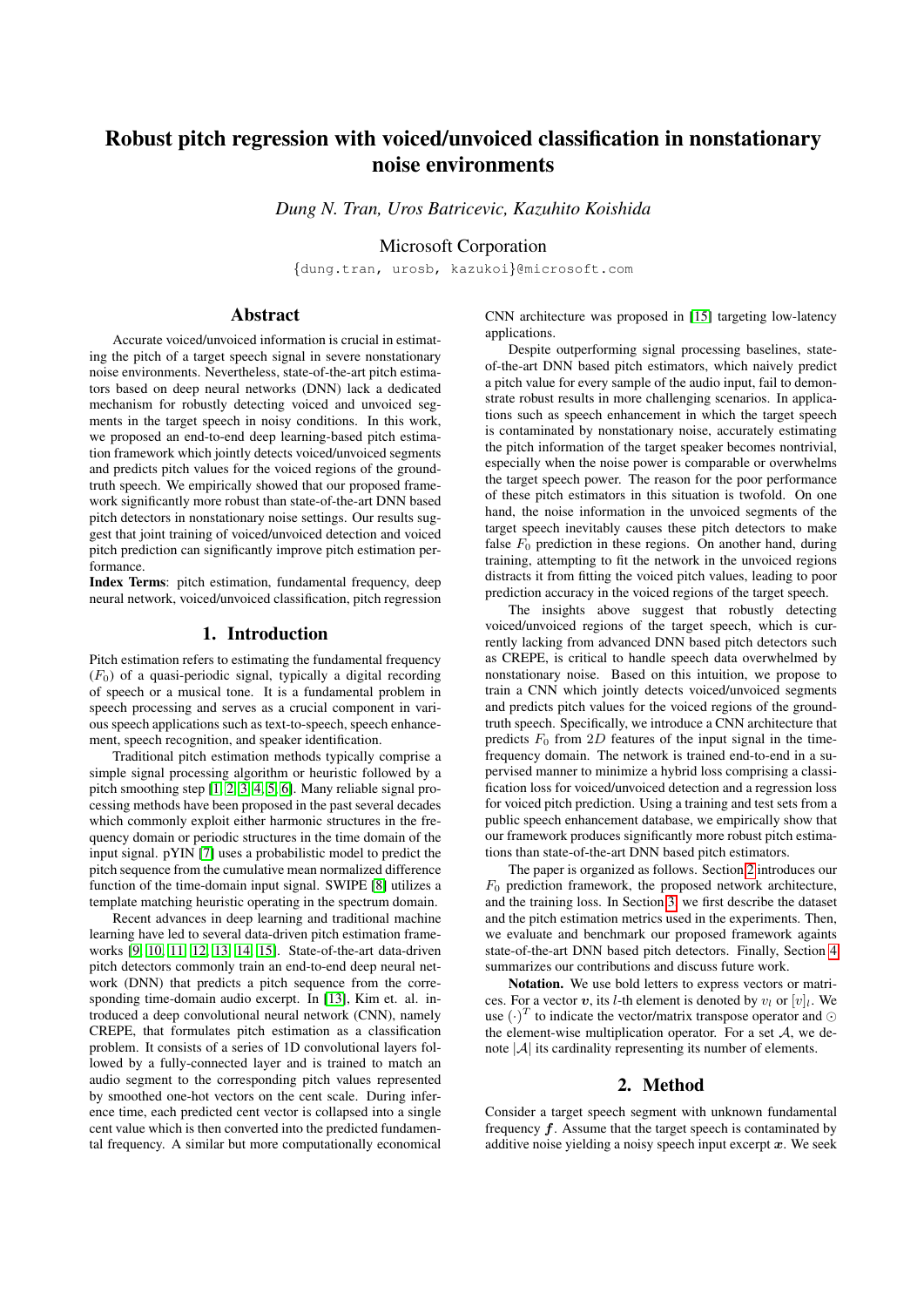<span id="page-1-1"></span>

Figure 1: *Network diagram.*

Table 1: *Encoder architecture.*

<span id="page-1-2"></span>

| Type    | Kernel       | Stride       | Output                     | Activation |
|---------|--------------|--------------|----------------------------|------------|
| Input   |              |              | $16 \times 256 \times 1$   |            |
| Conv2d  | $5 \times 3$ | $1 \times 1$ | $16 \times 256 \times 64$  | LReLU      |
| Conv2d  | $3 \times 3$ | $1 \times 2$ | $16 \times 128 \times 128$ | LReLU      |
| Conv2d  | $3 \times 3$ | $1 \times 2$ | $16 \times 64 \times 128$  | LReLU      |
| Conv2d  | $3 \times 3$ | $1 \times 2$ | $16 \times 32 \times 128$  | LReLU      |
| Conv2d  | $3 \times 3$ | $1 \times 2$ | $16 \times 16 \times 128$  | LReLU      |
| Conv2d  | $3 \times 3$ | $1 \times 2$ | $16 \times 8 \times 128$   | LReLU      |
| Conv2d  | $3 \times 3$ | $1 \times 2$ | $16 \times 4 \times 128$   | LReLU      |
| Conv2d  | $3 \times 3$ | $1 \times 2$ | $16 \times 2 \times 128$   | LReLU      |
| Conv2d  | $3 \times 3$ | $1 \times 2$ | $16 \times 1 \times 128$   | LReLU      |
| Reshape |              |              | $16 \times 128$            |            |

an accurate estimate  $\hat{f}$  of  $f$  given  $x$ . In our framework,  $x$  is a  $L \times F$  log magnitude spectrum matrix corresponding to F frequency bins and L time frames.  $f$  and  $\ddot{f}$  are L-long vectors representing the target and estimated fundamental frequencies of the input frames.

To obtain high-quality estimates of the ground-truth  $F_0$ , we build a DNN comprising a convolutional encoder followed by two fully-connected layers namely  $W_y$  and  $W_z$ . The encoder consists of nine 2D convolutional layers gradually downsampling the input matrix along the frequency axis. This produces an encoding of size  $L \times 128$ . The first fully-connected layer  $W_y$  then transforms this encoding into a vector  $\hat{y} \in \mathbb{R}^L$ , each element of which is a real number between 0 and 1 predicting the voiced/unvoiced probability of the corresponding frame in the input. Here, a voiced frame expects a large probability prediction, whereas a low probability prediction implies an unvoiced frame. The other fully-connected layer  $W_z$  decodes the encoding into a vector  $\hat{\boldsymbol{z}} \in \mathbb{R}^L$  representing  $F_0$  predictions corresponding to all input frames. These predictions are independent of the voiced/unvoiced decisions given by  $\hat{y}$ . A high level diagram and detailed configuration of the proposed network is given in Fig. [1](#page-1-1) and Table [1.](#page-1-2) The final fundamental frequency estimate  $\hat{f}$  is obtained by zeroing out the predicted  $F_0$  values in the unvoiced frames detected by  $\hat{y}$ :

<span id="page-1-3"></span>
$$
\hat{f} = \hat{z} \odot \mathbb{1}_{\{\hat{y} > \tau\}}.
$$
 (1)

In Eq. [\(1\)](#page-1-3),  $\tau$  is a threshold value between 0 and 1 deciding the voiced/unvoiced boundary and  $\mathbb{1}_{\{\hat{y}>\tau\}}$  is the indicator function of the set  $\{\hat{\mathbf{y}} > \tau\}$  whose *l*-th element is defined by

$$
[\mathbb{1}_{\{\hat{y}>\tau\}}]_l = \begin{cases} 1 & \text{if } \hat{y}_l \geq \tau, \\ 0 & \text{if } \hat{y}_l < \tau. \end{cases}
$$
 (2)

We train the network using triplets  $\left\{\left(\boldsymbol{x}^{(n)}, \boldsymbol{f}^{(n)}, \boldsymbol{y}^{(n)}\right)\right\}^N$  $n=1$ of log magnitude spectrum, the groundtruth fundamental frequencies, and the corresponding voiced/unvoiced labels, respectively. Here, N is the number of training samples. The voiced/unvoiced labels  $y^{(n)}$ ,  $n = 1, ..., N$ , are inferred from the fundamental frequencies:  $\overline{a}$ 

$$
y_l^{(n)} = \begin{cases} 1 & \text{if } f_l^{(n)} > 0, \\ 0 & \text{if } f_l^{(n)} = 0, \end{cases}
$$
 (3)

for  $l = 1, ..., L$ . In other words,  $y_l^{(n)} = 1$  if frame l is voiced and  $y_l^{(n)} = 0$  if the corresponding frame is unvoiced.

Our training loss consists of a regression loss for voiced pitch prediction and a classification loss for voiced/unvoiced detection:

<span id="page-1-4"></span>
$$
\mathcal{L} = \mathcal{L}_{pitch} + \lambda \mathcal{L}_{vu}, \qquad (4)
$$

where  $\lambda > 0$  is a scalar balancing the loss terms. In Eq. [\(4\)](#page-1-4), the regression loss  $\mathcal{L}_{pitch}$  forces the pitch estimate  $\hat{z}$  to be consistent with the target fundamental frequency  $f$  in the voiced regions and is defined as the average mean squared error over the training set:

$$
\mathcal{L}_{\text{pitch}} = \frac{1}{N} \sum_{n}^{N} \left\| \boldsymbol{f}^{(n)} - \hat{\boldsymbol{z}}^{(n)} \odot \mathbb{1}_{\{\boldsymbol{y}^{(n)}=1\}} \right\|_{2}^{2}.
$$
 (5)

The classification loss  $\mathcal{L}_{\text{vu}}$  encourages the voiced/unvoiced detection  $\hat{y}$  to be an accurate estimate of the voiced label y. We use the binary cross-entropy function for this loss:

$$
\mathcal{L}_{\text{vu}} = \frac{1}{N} \sum_{n}^{N} \left( -\boldsymbol{y}^{(n)T} \log \hat{\boldsymbol{y}}^{(n)} - (\boldsymbol{1} - \boldsymbol{y}^{(n)})^{T} \log(\boldsymbol{1} - \hat{\boldsymbol{y}}^{(n)}) \right),\tag{6}
$$

where  $1$  is the all-one vector of length  $L$ .

Our framework has an advantage over other state-of-theart DNN pitch detectors such as CREPE that our  $F_0$  regressor is assisted by a dedicated voiced/unvoiced classifier producing the final  $F_0$  prediction, whereas CREPE uses a single output to predict both the pitch value and the prediction confidence. In other words, our network output is more expressive than that of CREPE.

## 3. Experimental results

<span id="page-1-0"></span>In this section, we empirically evaluate and benchmark our pitch detection framework on a public noisy speech dataset.

## <span id="page-1-5"></span>3.1. Dataset

We use the widely-used VCTK dataset by Valentini et al [\[16\]](#page-4-15) which is publicly available at [\[17\]](#page-4-16). The dataset includes clean and noisy speech data sampled at 48 kHz. In our experiments, we downsample the data to 16 kHz.

For training, we use the clean speech audio data of 28 speakers selected from the Voice Bank corpus [\[18\]](#page-4-17). The noisy training data are created by adding to the clean speech ten different types of noise at four signal-to-noise ratios (SNR), yielding 40 noise conditions. The ten noise types include eight real noise samples selected from the Demand data [\[19\]](#page-4-18) and two artificially ones. The four training SNRs are 0 dB, 5 dB, 10 dB, and 15 dB.

The test data is different from the training data. The noisy test set is created by adding five different types of noises from the Demand database to the clean speech of two speakers from the Voice Bank corpus. The noise types and speakers in the test set are different from the ones used in training. The four test SNR values are 2.5 dB, 7.5 dB, 12.5 dB, and 17.5 dB. Consequensely, there are 20 different noise conditions.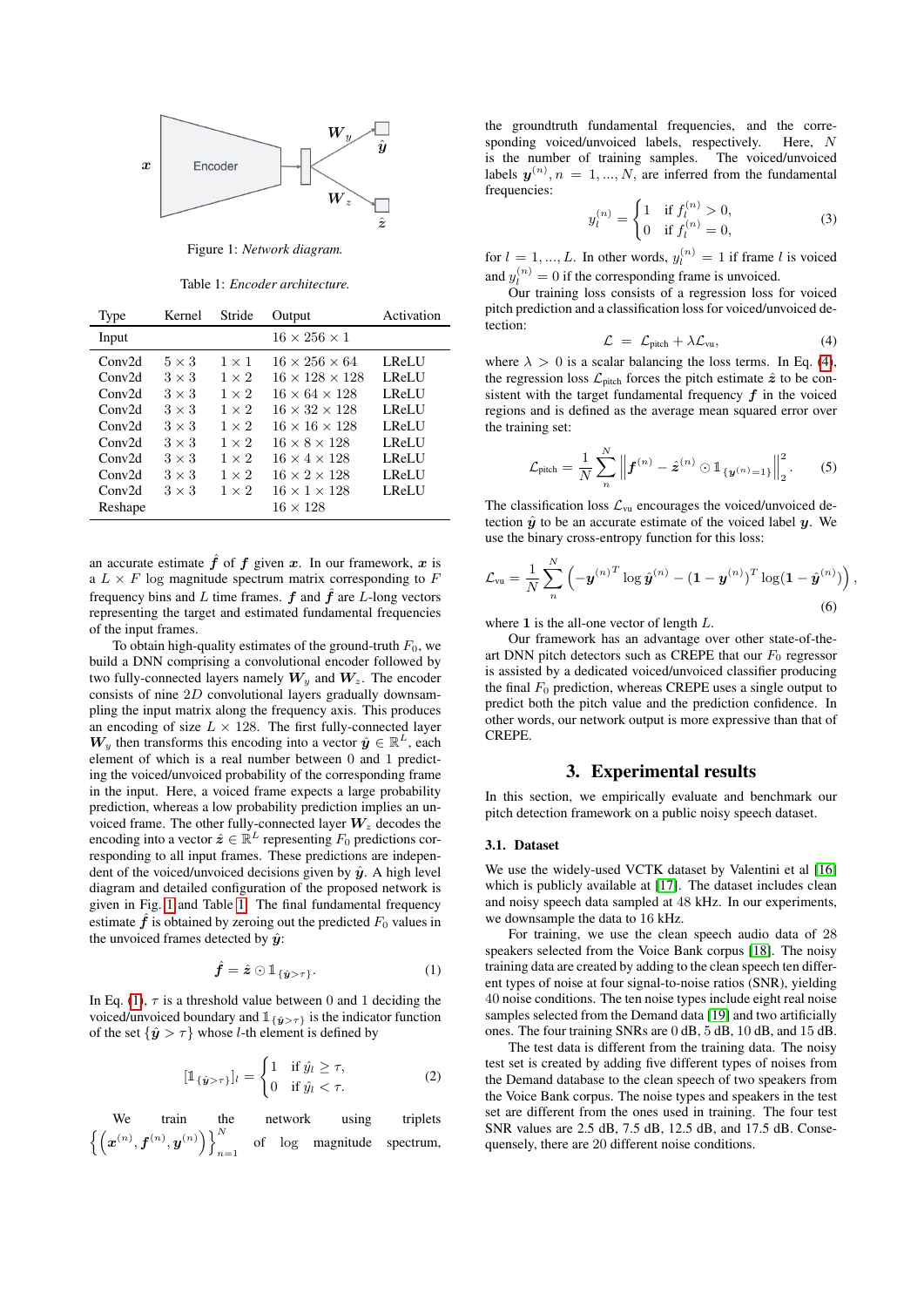#### <span id="page-2-0"></span>3.2. Pitch detection metrics

We use four commonly used pitch estimation error metrics [\[20\]](#page-4-19) to comprehensively evaluate the performance of our proposed pitch predictor. They intuitively quantify the effect of the individual loss terms in our loss function: detecting voiced/unvoiced frames and fitting  $F_0$  in voiced segments. Below, we let  $M_{\text{voiced}}$  denote the number of voiced frames in the test set and  $M_{\text{unvoiced}}$  the number of unvoiced frames.

The first two metrics concern our voiced/unvoiced detection performance.

• *Unvoiced-to-Voiced Error (*UVE*)*. This error counts the incorrect unvoiced frames detection normalized by the total number of unvoiced frames in the test set:

$$
UVE = \frac{|\{y_m = 0 \text{ and } \hat{y}_m \ge \tau, m = 1, ..., M_{\text{unvoiced}}\}|}{M_{\text{unvoiced}}}.
$$
\n(7)

• *Voiced-to-Unvoiced Error (*VUE*)*. This metric quantifies the error rate in incorrectly detecting the voiced frames in the test set:

$$
\text{VUE} = \frac{|\{y_m = 1 \text{ and } \hat{y}_m < \tau, m = 1, ..., M_{\text{voiced}}\}|}{M_{\text{voiced}}}. \tag{8}
$$

When the network correctly detects the voiced frames in the test set, we use the next two measures to evaluate its ability of fitting pitch in these frames. They assess the  $F_0$  prediction by how far it deviates from the ground-truth in the time domain. Below, both the ground-truth and predicted  $F_0$  are nonzero as the corresponding voiced frame is predicted to be voiced.

• *Gross Pitch Error (*GPE*)*. This measure indicates the rate at which the pitch predictor produces unsatisfactory prediction: the predicted pitch period is outside an acceptable range from the actual pitch period.

$$
GPE = \frac{\left| \left\{ \left| \frac{1}{\hat{f}_m} - \frac{1}{f_m} \right| > \frac{10}{f_s}, m = 1, ..., M_{\text{voiced}} \right\} \right|}{M_{\text{voiced}}}.
$$
\n(9)

Here,  $f_s$  is the signal sampling rate [\[20\]](#page-4-19). A small GPE implies a superior  $F_0$  fitting performance and vice versa.

• *Fine Pitch Error* (FPE) This metric specifies the rate at which the  $F_0$  estimator yields acceptable prediction.

$$
\text{FPE} = \frac{\left| \left\{ \left| \frac{1}{\bar{f}_m} - \frac{1}{f_m} \right| \le \frac{10}{f_s}, m = 1, ..., M_{\text{voiced}} \right\} \right|}{M_{\text{voiced}}}.
$$
\n(10)

It is desirable to have a large FPE as it indicates that the estimator frequently generates satisfactory prediction.

It is important to note that  $VUE+GPE+FPE = 1$  and these three metrics depend on the voiced/unvoiced decision threshold  $\tau$ . Therefore, there is a trade-off when choosing the best  $\tau$  value for the predictor using these metrics.

#### 3.3. Experimental setup

In this subsection, we describe the data format that our network expects and the training setup.

Data format. We use the log magnitude spectrum of the noisy speech as the input to the network. To obtain the log magnitude spectrum, we apply the Short-Time-Fourier-Transform (STFT) to the raw audio using 512 FFT points with a hop size of 128 and Hann window. This results in  $16 \times 257$  overlapping time-frequency frames. Finally, we remove the last frequency bin yielding  $16 \times 256$  time-frequency frames, where 16 frames correspond to 128 ms.

We use the popular World vocoder [\[21\]](#page-4-20) to extract the ground-truth fundamental frequencies from the clean speech audio. We use the same FFT and hop sizes as above to be consistent with the STFT frames.

Training setup. We train our network using the ADAM optimizer with a learning rate of 0.0001, decay rates  $\beta_1 = 0.5$ and  $\beta_2 = 0.9$ , and a batch size of 64. The leaky ReLU constant is 0.2. To balance the scales of the loss terms in the loss function, we set  $\lambda = 220$ . To prevent overfitting, we apply  $\ell_2$ regularization to the convolutional weights with a value of 0.1. The network is trained for 100 epochs.

#### 3.4. Results

We evaluate and benchmark our proposed framework against two state-of-the-art DNN based pitch estimators: CREPE [\[13\]](#page-4-12) and FCNF0 [\[15\]](#page-4-14). We retrain both CREPE and CFNF0 on the same training data we use to train our network and test all the methods on the same test dataset described in Subsection [3.1.](#page-1-5) We evaluate the methods in two aspects: detecting voiced/unvoiced frames and predicting  $F_0$  in voiced frames.

Recall that CREPE and FCNF0 predict a single smoothed one-hot vector in the cent domain, e.g., a Gaussian curve over the cent scale. In a perfect condition, the peak value of this vector serves two purposes: its index in the vector indicates the predicted pitch value and its actual value represents the confidence of the prediction. If the confidence is low, the corresponding frame is considered unvoiced, and the predicted  $F_0$ is zero. If the confidence is high, the predicted pitch value is retained. In other words, a single prediction vector is used for both voiced/unvoiced prediction and  $F_0$  fitting. We argue that this approach is less expressive than our hybrid framework in which voiced/unvoiced classification and pitch regression are individually performed by dedicated parts of the network, and the final prediction is the combination of the outputs from both tasks. The next subsections validate our argument.

#### *3.4.1. Voiced/unvoiced detection*

To evaluate the voiced/unvoiced detection performance of the approaches, we compare the UVE and VUE of the methods. Intuitively, it is desirable to have small UVE and VUE. Fig. [2](#page-3-1) draws the receiver operating characteristic (ROC) curves for the benchmarked frameworks. Each point on the ROC curve for our proposed approach corresponds to the UVE and (1−VUE) values given a value of the threshold  $\tau$  defined in Eq. [\(1\)](#page-1-3). Similarly, each point on the ROC curves for CREPE and FCNF0 represents the UVE and  $(1 - VUE)$  decided by the predicted confidence value given a threshold between 0 and 1.

Fig. [2](#page-3-1) shows that our ROC curve is closest to the top left of the graph among the methods implying we perform best in classifying voiced and unvoiced frames. In other words, our voiced/unvoiced detector achieves the highest discrimination power on the test data compared to CREPE and FNCF0.

#### *3.4.2. Voiced pitch estimation*

Here, we assess the pitch prediction performance of the frameworks on the correctly classified voiced frames. As the portion of voiced frames correctly predicted varies according to the voiced/unvoiced decision boundary, we compare the voiced  $F_0$  estimation performance of the methods across all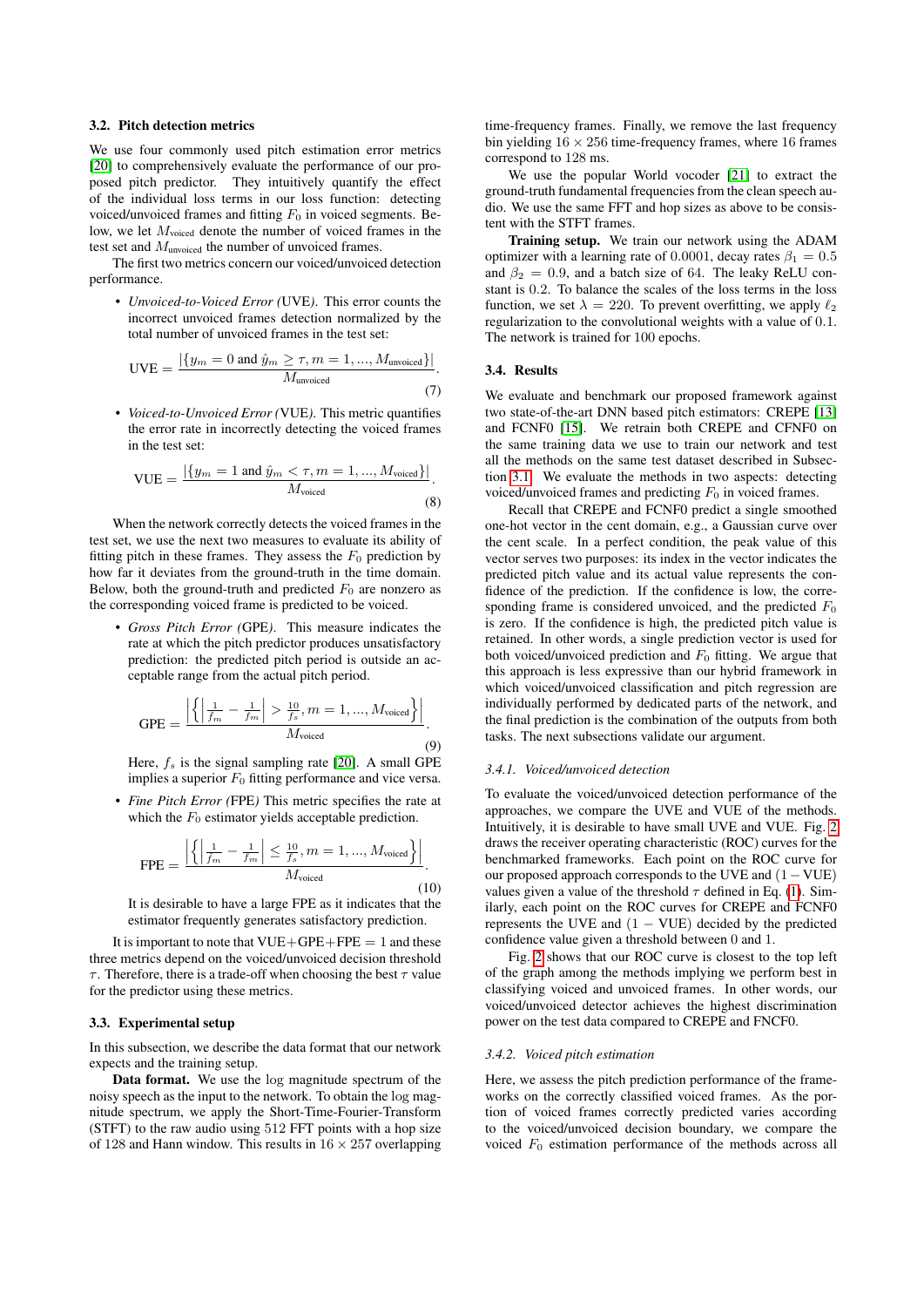<span id="page-3-1"></span>

Figure 2: *ROC curve of the benchmarked methods for detecting voiced/unvoiced frames.*

voiced/unvoiced decision threshold values.

Fig. [3](#page-3-2) shows the FPE values when  $\tau$  varies. The plot suggests our network archives the biggest FPE values for all  $\tau$ , with the biggest gap of 25% to the second-best estimator (CREPE) at  $\tau = 0.9$ . The result implies that our estimator consistently maintains the highest rate of satisfactory  $F_0$  predictions in the voiced frames.

<span id="page-3-2"></span>

Figure 3: *FPE values of the pitch detectors when the voiced/unvoiced decision threshold varies. A larger FPE corresponds to better voiced-pitch estimations.*

The GPE values are reported in Fig. [4.](#page-3-3) The plot indicates that the proposed predictor, alongside CREPE, has the smallest values of GPE when  $\tau$  changes. The result implies that our estimator produces the lowest rate of unacceptable pitch predictions and is comparable with CREPE.

Combining Fig. [3](#page-3-2) and Fig. [4,](#page-3-3) we conclude that our proposed predictor consistently archives the best performance in predicting the pitch values in the voiced frames.

#### *3.4.3. Overall performance*

In this subsection, we comprehensively compare the detectors using all of the metrics. We also present three FPE values in the frequency domain:  $\text{FPE}_{0.05}$ ,  $\text{FPE}_{0.1}$ , and  $\text{FPE}_{0.2}$ . Here,

$$
FPE_{0.05} = \frac{\left| \left\{ \frac{|f_m - f_m|}{f_m} \le 0.05, m = 1, ..., M_{\text{voiced}} \right\} \right|}{M_{\text{voiced}}}.
$$
 (11)

<span id="page-3-3"></span>

Figure 4: *GPE values of the pitch detectors when the voiced/unvoiced decision threshold varies. A smaller GPE implies better voiced-pitch estimations.*

#### $FPE<sub>0.1</sub>$  and  $FPE<sub>0.2</sub>$  are defined similarly.

As mentioned in Subsection [3.2,](#page-2-0) choosing a voiced/unvoiced decision threshold for each estimator requires a trade-off between the metrics and depends on the application. For a fair comparison, we scientifically choose the threshold such that the UVE value for each detector is approximately 0.1. Table [2](#page-3-4) shows the performance of the predictors given such voiced/unvoiced decision threshold values. The results indicate that our proposed framework significantly outperforms the other methods in detecting voiced samples and predicting satisfactory voiced pitch, and produces a slightly higher rate of unsatisfactory voiced pitch detection compared with CREPE.

<span id="page-3-4"></span>Table 2: *Comparison of the pitch detectors when* UVE *is approximately* 0.1*. For all metrics excepts* GPE*, a larger value indicates a better performance.*

| Metrics             | <b>CREPE</b> | FCNF <sub>0</sub> | Proposed |
|---------------------|--------------|-------------------|----------|
| <b>UVE</b>          | 0.115        | 0.096             | 0.091    |
| <b>VUE</b>          | 0.161        | 0.348             | 0.030    |
| <b>FPE</b>          | 0.809        | 0.586             | 0.929    |
| <b>GPE</b>          | 0.030        | 0.066             | 0.041    |
| FPE <sub>0.05</sub> | 0.761        | 0.565             | 0.890    |
| $FPE_{0.1}$         | 0.817        | 0.588             | 0.942    |
| FPE <sub>0.2</sub>  | 0.833        | 0.605             | 0.960    |
|                     |              |                   |          |

## 4. Conclusions

<span id="page-3-0"></span>We proposed a CNN based pitch detector which jointly performs voiced/unvoiced classification and voiced pitch regression. We precisely quantified its performance using popular metrics for voiced/unvoiced detection and pitch estimation. We empirically showed that our framework is significantly more robust than state-of-the-art DNN based pitch detectors on all metrics when handling severe nonstationary noise. Our results suggest that fitting voiced-pitch frames coupled with robustly detecting voiced/unvoiced regions of the target speech can improve pitch estimation performance significantly.